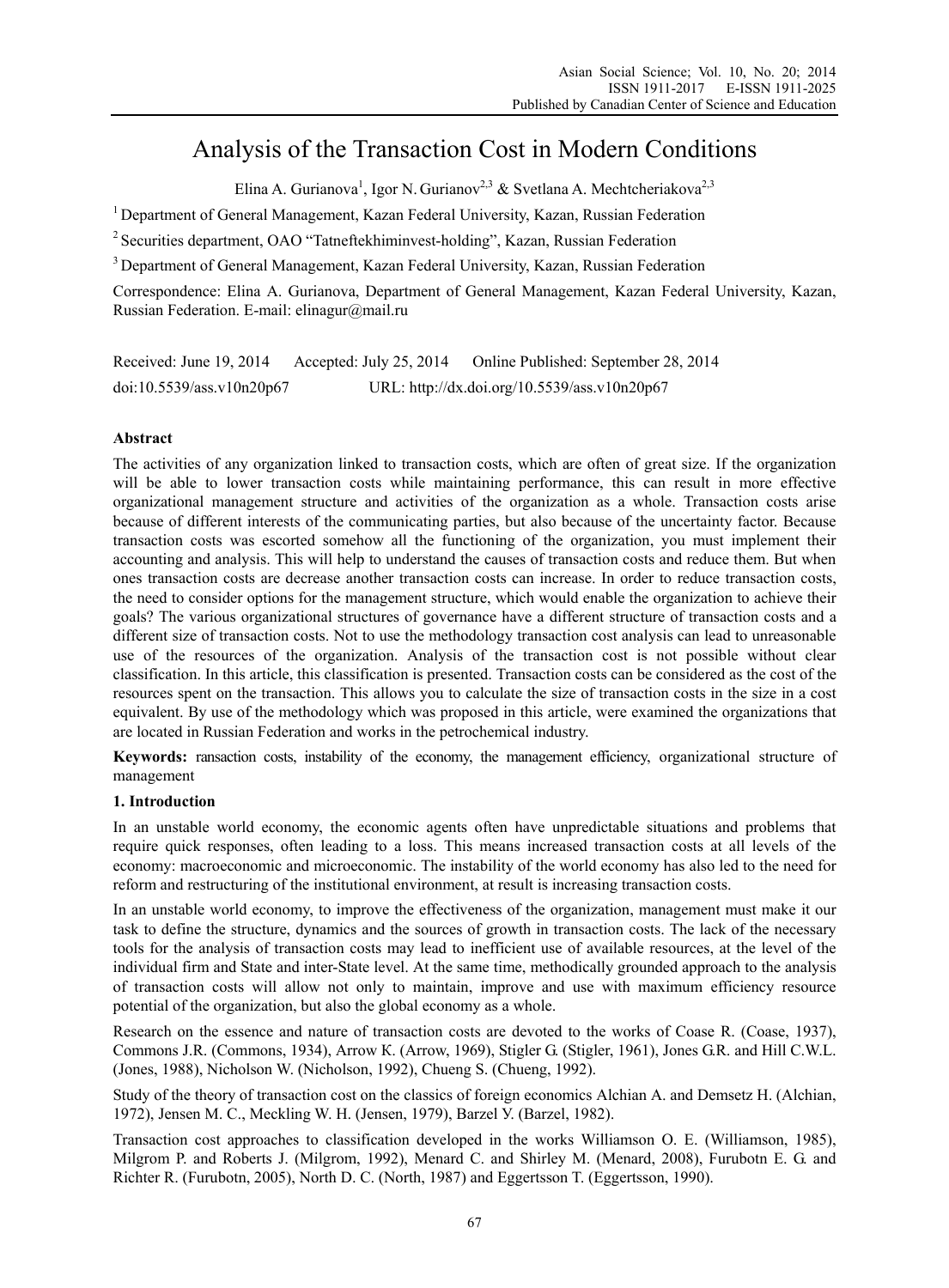The concept of transaction costs was introduced by Coase R. in 30-ies in its article "The Nature of the Firm" (Coase, 1937). It was used to explain the existence of opposite market hierarchical structures, as a company. The specifics of functioning of firm he saw in suppressing the price mechanism and replace it with a system of internal administrative control.

In the modern economic theory, transaction costs have received numerous interpretations, sometimes diametrically opposed. So the Arrow К. (Arrow, 1969) defines transaction costs as the costs of operation of the economic system. Arrow К. compared the action of transaction costs in the economy with the effect of friction in physics. In the interpretation of North D. (North, 1987) transaction costs "are costs estimation of object properties and costs of enforcement and compliance". These costs are a source of social, political and economic institutions (Ajupov, 2014).

The majority of studies are either purely theoretical or implemented on the example of Macroeconomics of individual States. Transaction costs include any loss arising due to the inefficiencies of the joint action plans, concluded agreements and structures; inefficient responses to changed conditions; ineffective protection agreements (Alpatova, 2014). In a Word, they include all that in one way or another affect the relative efficiency of different methods of resource allocation and productive activities.

The market transaction costs are described in detail in the literature. However, not only the market but also the internal relations are impossible without the expenses of time and means for their implementation. Such costs can also be classified as transaction costs. They also arise from the process of economic interactions, although within the company, such costs are not always associated with the change of ownership of resources. However, the question of the internal transaction costs is currently insufficiently developed.

### **2. Methodology**

Transaction costs accompanying the activities of any organization and are often very significant. If the company will be able to reduce data costs without compromising the achievement of organizational goals, this would enhance the effectiveness of the organizational structure of the management as a whole. To do this, you need to analyze transaction costs borne by the organization. This analysis requires the selection and classification of costs.

Transaction costs can have an equivalent value if we consider these costs as a value, the value of resources (financial, labor, time, etc.). This view of transaction costs to calculate their size.

### *2.1 Classification of Transaction Costs*

For ease of identification and analysis of we have to do classification of transaction costs. In this article in order to analyze transaction costs of the company were separated into external and internal transaction costs.

### *2.2 The External Transaction Costs*

The external transaction costs include:

1) Search costs and processing of external information (pricing, markets, and suppliers).

If we want to calculate the size of the transaction costs of search and processing of internal and external information, it will be necessary to make the analysis of losses which the firm will incur in the future in case will be made in management decision with incomplete information. In this case, the losses are not only direct losses but also the size of the lost benefits. It is possible to express such costs in monetary terms, comparing all the alternatives with the results. This category can also include the costs for the operation of the management information system. In the process of creating information databases, the organization spends the money for staff salaries, software, purchase and operation of equipment, controls and communication, which are the building blocks used by information technology.

2) The costs of negotiating and contracting (conclusion and registration of contracts).

The costs of negotiation involved loss of time directly in the negotiations, seeking or acquiring the necessary information for the negotiations. Costs for the contract relate to the cost of time and money on harmonization and amendment of the text of the contract conditions. These transaction costs also include attorney's fees and travel expenses.

3) Costs to avoid opportunistic behavior (losses and costs on the protection against unlawful acts on the part of contractors and public authorities).

Costs to avoid opportunistic behaviors linked to the difficulties of monitoring the conduct of parties of the contract. They include both the loss of opportunistic behavior, and costs of prevention. For this type of charge,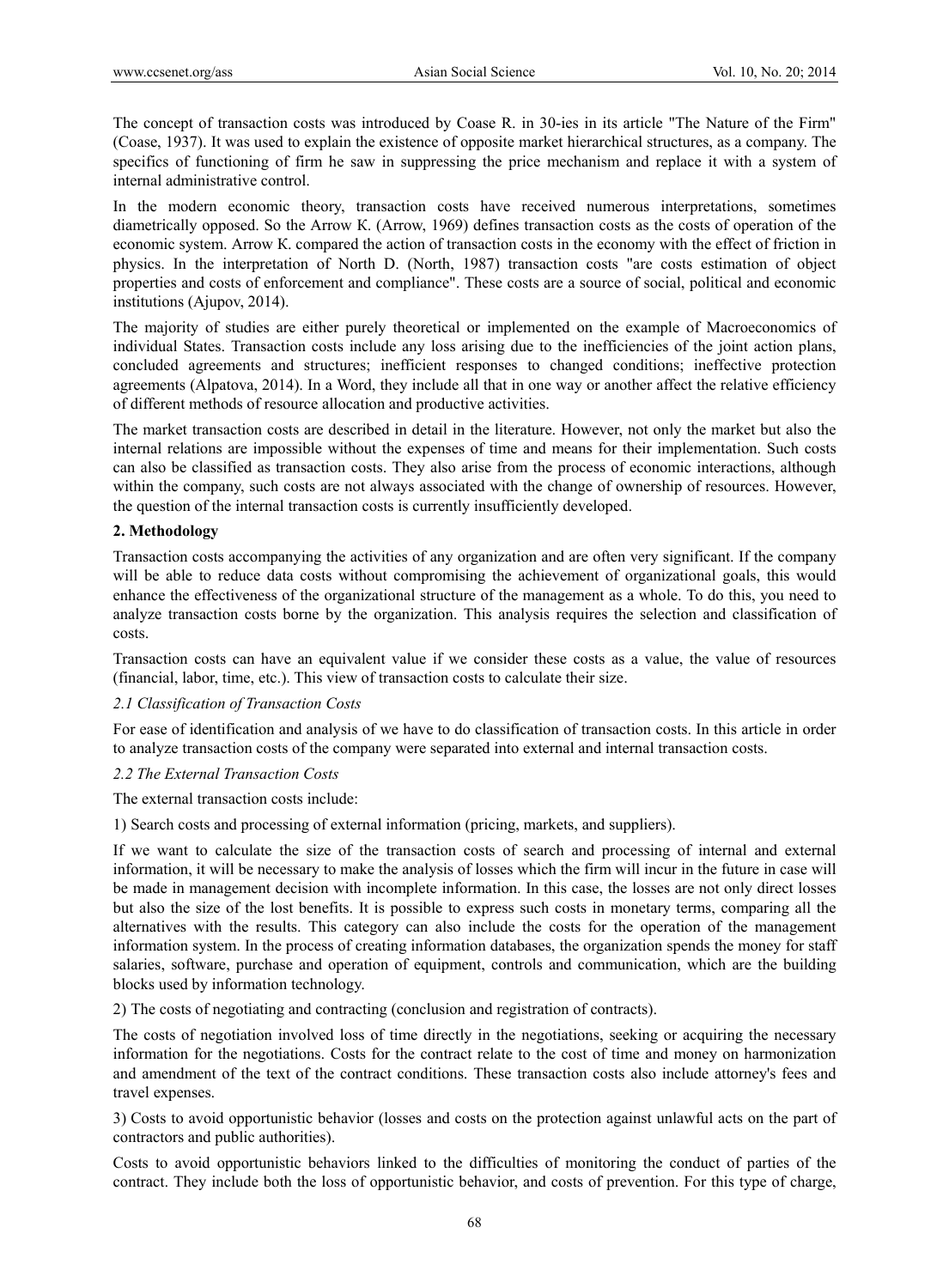you can also include the cost of forcing the other side to implement the terms of the contract.

*2.3 Internal Transaction Costs* 

The internal transaction costs include:

1) Costs of collection, storage, and analysis of internal information (plans, identifying resources).

Costs of collection, storage, and analysis of inside information are similar to the cost of the search and processing of external information. The only difference is in object of study, as well as in the complexity and cost of obtaining reliable information. However, it would be a delusion to believe that information on internal communication channels is always timely and accurate. Within the organization, problems may arise as in transit, do data processing.

2) The costs of coordination (coordination of questions, meetings, influence expenses).

The organization incurs significant transaction costs of coordination among the various departments. These costs are mainly related to the need for: meetings; briefings; transfer of information on measures taken by the authorities; exceptions to avoid opportunistic demeanor on the part of employees and departments. These costs are supplemented influence costs. The various decisions taken in the organization, could affect not only its employees, but also other influential groups, such as shareholders, creditors, suppliers, consumers, etc. These groups can influence on made decisions by way of manipulation of information, use of personal connections, and way by provide pressure. All this is related to transaction costs, reducing organizational effectiveness. Cost analysis of listed above transactional expenses is complicated by the fact that some of them are quite difficult to identify and quantify.

3) Control costs (including the costs to avoid opportunistic behaviors in the internal environment of the organization).

Costs of control are directly linked to the ability to avoid opportunistic behavior. Opportunistic behavior problem comes from human nature, the desire of man to realize their own interests that may conflict with the interests of the company (Ismagilova, 2014). Opportunistic behavior manifests itself in the deception, non-compliance with its commitments, etc. The probability of opportunistic behavior arises from difficulties associated with accurate assessment of the efforts made by the employee in the performance of an activity. Costs to avoid opportunistic behaviors include the related losses in efficiency and costs necessary to eliminate or restrict such conduct.

### **3. Results**

The methodology proposed above were analyzed the organization related to the petrochemical industry of the Russian Federation. As a result, the following were established chart showing trends over the past five years. Results of the analysis are presented in Figure 1.

Analysis of the data allows the following conclusions to be drawn.

For petrochemical enterprises of the Russian Federation that the internal transaction costs higher than external. This is due to the fact that these organizations have large dimensions partly because of its structure are included in a single chain. Association small disparate organizations in major consolidation moves part of external costs into the internal transaction costs.

In large petrochemical organizations are high costs of control, as they tend to increase with an increase in the size of your organization when you lose a direct link between the work and its results. In large organizations, also raises the problem of coordination units and the collection, storage and analysis of internal information.

In 2008, according to the charts, we can see a relatively high amount of external transaction costs, which tend to decrease in subsequent years compared with the internal transaction costs. This is due to the economic crisis of 2008. In the economy of the Russian Federation there have been growth trends after the 2009. The economic crisis has caused the need to collect additional information and market analysis to develop measures to address its impact on the activities of the organization. The total height of the external transaction costs influenced the growth of accounts receivable. That in turn has led to an increase costs off opportunistic behavior.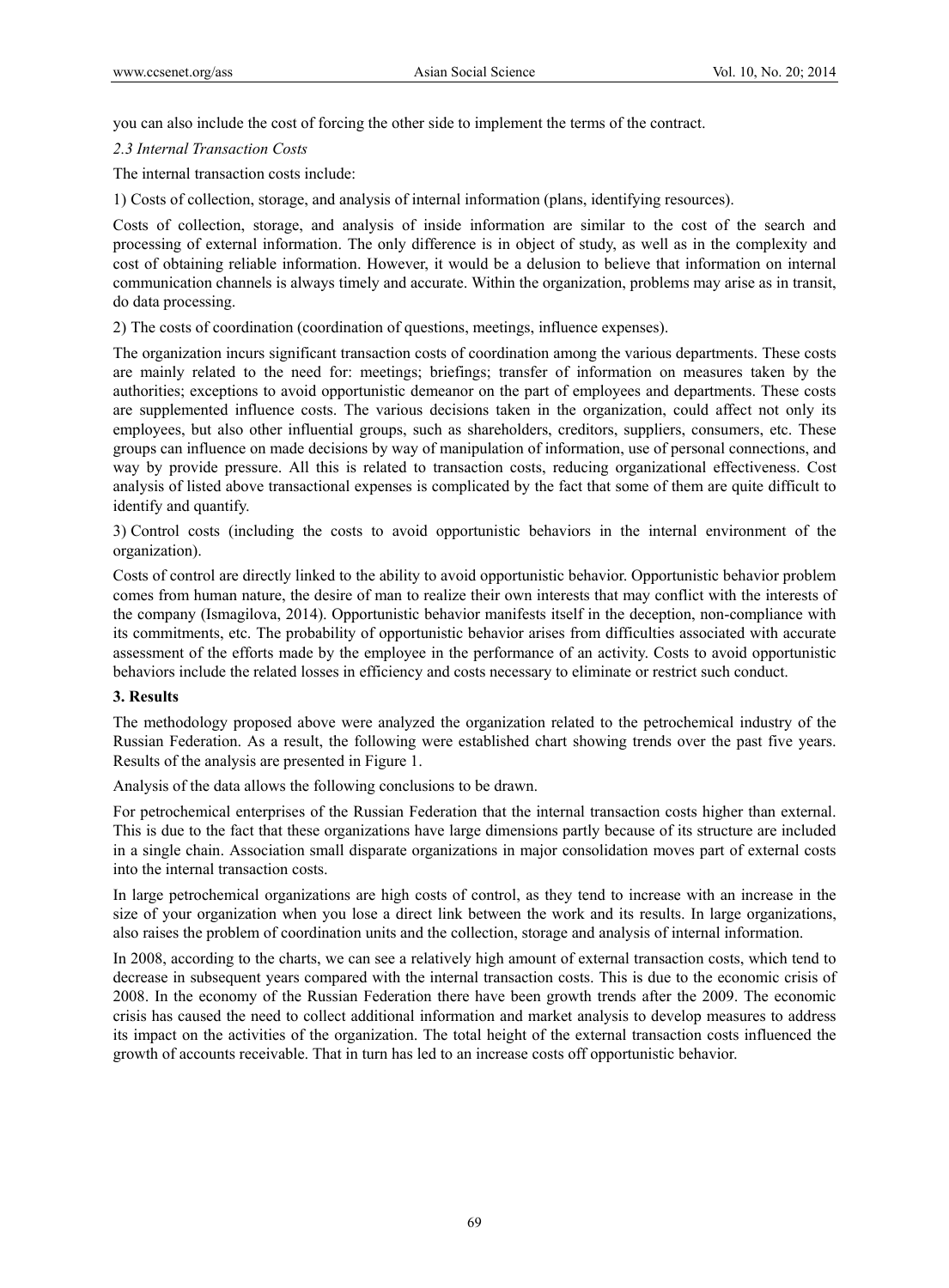

Figure 1. The structure of the transaction costs of petrochemical industry of the Russian Federation in 2008-2012 Source: Based on data from the petrochemical industry organizations for 2008-2012 years

### **4. Discussion**

A sharp increase in transaction costs in a volatile economy, due to the complex process of drafting the contracts because of the complexity of predicting events. In such circumstances, the higher the probability of opportunistic behavior between the contracting parties (Kramin, 2014). More complex and expensive process of finding information and developing forecasts even in the short term.

External economic instability could not fail to have an impact on the internal activity of the organization. For example, to best suit the environment organizations have to make changes in the organizational structure (Makarov, 2014). Any organizational changes have led to increased transaction costs due to the need to adapt the organization to the new conditions. Errors are inevitable in such circumstances, additional coordination, collecting of additional information, as well as the likelihood of opportunistic behavior by employees, inspired by a desire to gain new privileges, opportunities in new conditions (Milgrom, 1990).

In the preparation of the two groups of transactions costs: external and internal. The fact that the instability of the economy with a view to reducing the high transaction costs some companies can do decision on merge among themselves to reduce dependence on the external environment (Poltoradneva, 2014). This is to some extent reduces the external transaction costs, but, in turn, increase the internal.

To reduce transaction costs in the face of instability in the world economy, it must be understood that the centralization of control increases the speed of decision making, reducing transaction costs and increasing the speed of response of the organization to the changes in the external environment (Safiullin, 2014). Reducing transaction costs may facilitate change of formal and informal norms, both internally and at the State level. Create a favorable legal environment of enterprises will reduce transaction costs by reducing the number of acts of opportunistic behavior by the contracting parties.

In terms of external instability greatly reduce transaction costs of search information will enable the development of the information infrastructure of the economy (Wallis, 1986). To reduce internal costs for searching and processing information to improve the quality of information system, qualified, motivated staff, as well as reduce the number of parts involved in the decision-making process.

#### **5. Conclusion**

Transaction costs have the property of interchangeability. This means that in some cases, reduce the external transaction costs, leads to an increase in internal transaction costs and vice versa.

To explore possibilities for reducing transaction costs to analyze the various options for the organizational structure to achieve goals and corresponding to them transaction costs. When the transactions, it should be remembered that this can lead not only to reduce costs but also to the loss of profitability and vice versa. In this case, you can rely on the following rule: the growth of transaction costs, overlap of profit growth, and their decline should not entail a deterioration of financial performance.

But in an unstable world economy, we must not forget that in order to achieve economic recovery requires action not only at the level of individual organizations. Economic policies should be oriented towards creating social and sustainable economy, taking into account national circumstances. Only such a model allows you to secure the future of both the Russian and the world economy.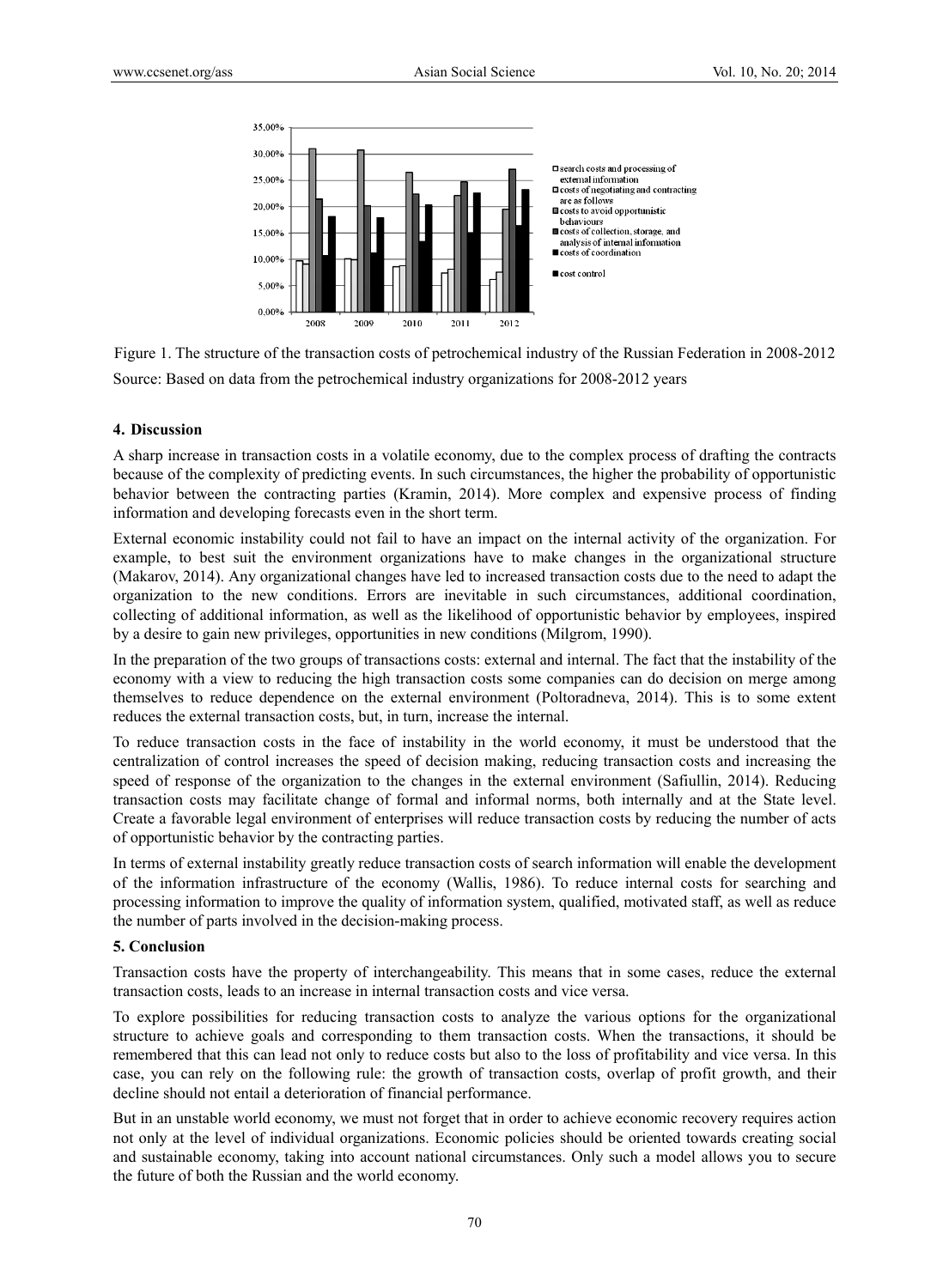#### **References**

- Ajupov, A., & Polteva, T. (2014). Handling depositary receipts for global financial markets. *Life Science Journal, 11*(6s), 464-468.
- Alchian, A. A., & Demsetz, H. (1975). Production, Information Costs, And Economic Organization. *American Economic Review*, *62*, 777-795.
- Alpatova, E., Makarov, A., Maksutina, E., & Nazmeev, E. (2014). Modern labor market in Russia and its regulation. *Life science Journal*, *11*(6s), 350-353.
- Arrow, K. (1969). The Organization of Economic Activity: Issues Pertinent to the Choice of Market versus Non-market Allocation the Analysis and Evaluation of Public Expenditure. *The PPB System*, *1*, 48.
- Barzel, Y. (1982). Measurement costs and the organization of markets. *Journal of Law and Economics, 25*(1), 27-48. http://dx.doi.org/10.1086/467005
- Chueng, S. (1992). *On the New Institutional Economics. Contract Economics* (p. 52). Oxford, UK: B. Blackwell.
- Coase, R. (1937). The Nature of the Firm. *Economica*, *4*(16), 386-405. http://dx.doi.org/10.1111/j.1468-0335. 1937.tb00002.x
- Commons, J. (1931). Institutional Economics. *American Economic Review, 21,* 648-657.
- Demsetz, H. (1990). *The Organization of Economic Activity*. Oxford, UK: Basil Blackwell Scientific Publications.
- Eggertsson, T. (1990). Economic Behavior and Institutions. *Principles of Neoinstitutional Economics*, *1*, 385. http://dx.doi.org/10.1017/CBO9780511609404
- Furubotn, E. G., & Richter, R. (2005). *Institutions and economic theory the contribution of the new institutional economics* (2nd ed.). Ann Arbor: University of Michigan Press.
- Ismagilova, G., Safiullin, L., & Bagautdinova, N. (2014). Tourism development in region based on historical heritage. *Life Science, 11*(6s), 363-367.
- Jensen, M., & Meckling, W. (1979). Rights and production functions: An application to labor-managed firms and codetermination. *Journal of Business, 52*(4), 469-506. http://dx.doi.org/10.1086/296060
- Jones, G., & Hill, C. (1988). Transaction Costs Analysis of Strategy Structure Choice. *Strategic Management Journal, 9*, 159-172. http://dx.doi.org/10.1002/smj.4250090206
- Kramin, M., Safiullin, L., Kramin, T., & Timiryasova, A. (2014). Drivers of economic growth and investment attractiveness of Russian regions. *Life Science, 11*(6s), 526-530.
- Makarov, A., Nazmeev, E., Maksutina, E., & Alpatova, E. (2014). Education reform in context of innovative development of the Russian economy. *Life Science, 11*(6s), 372-375.
- Menard, C., & Shirley, M. (2008). *Handbook of New Institutional Economics* (p. 890). Boston-New York-Berlin-Dordrecht: Springer. http://dx.doi.org/10.1007/978-3-540-69305-5
- Milgrom, P., & Roberts, J. (1990). *Bargaining costs, influence costs, and the organization of economic activity*. Cambridge: Cambridge University Press.
- Milgrom, P., & Roberts, J. (1992). *Economics, Organization and Management* (pp. 93-117)*.* Prentice Hall.
- Nicholson, W. (1992). *Microeconoinic Theory: Basic Principles and Extensions* (5th ed.). The Dryden Press.
- North, D. (1987). Institutions, transaction costs, and economic growth. *Economic Inquiry, 25*(3). http://dx.doi.org/10.1111/j.1465-7295.1987.tb00750.x
- Poltoradneva, N. (2014). Terminological basis of financial engineering: Comparative analysis of the definitions "financial product" and "financial instrument". *Life Science Journal, 11*(6s), 490-493.
- Safiullin, L., Gafurov, I., Shaidullin, R., & Safiullin, N. (2014). Socio-economic development of the region and its historical and cultural heritage. *Life science*, *11*(6s), 400-404.
- Safiullin, L., Novenkova, A., Safiullin, N., & Ismagilova, G. (2014). Prospects of small business in Tatarstan. *Life Science Journal, 11*(6s), 396-399.
- Stigler, G. (1961). The Economics of Information. *Journal of Political Economy, 69*(3), 213-225. http://dx.doi.org/10.1086/258464